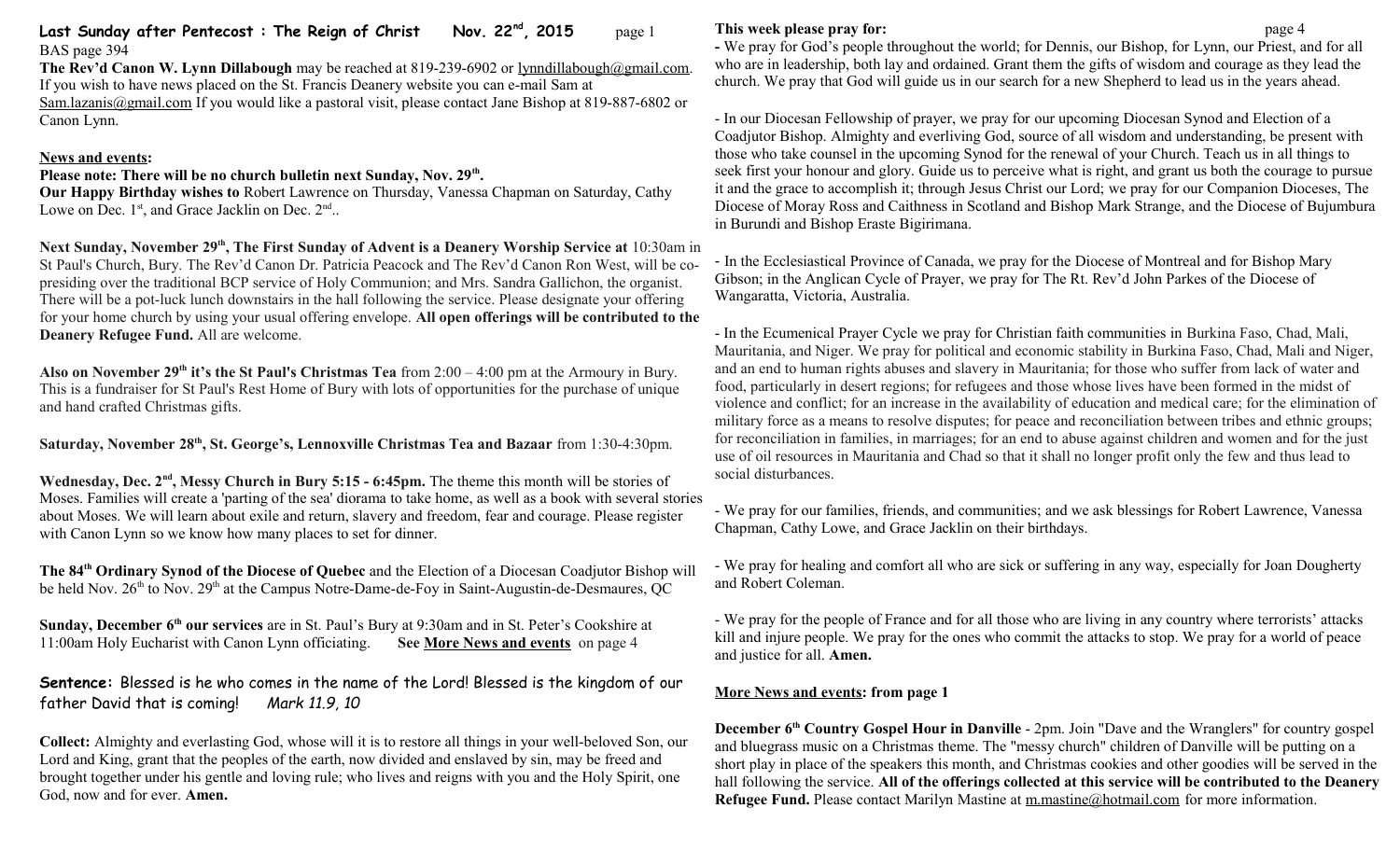**A Reading from the Book of Jeremiah…**<sup>14</sup>The days are surely coming, says the Lord, when I will fulfill the promise I made to the house of Israel and the house of Judah.<sup>15</sup>In those days and at that time I will cause a righteous Branch to spring up for David; and he shall execute justice and righteousness in the land.<sup>16</sup>In those days Judah will be saved and Jerusalem will live in safety. And this is the name by which it will be called: "The Lord is our righteousness." *Jeremiah 33:14-16*

#### **Psalm 25:1-9 BAS page 733**

**A Reading from the First Letter of Paul to the Thessalonians…**<sup>9</sup>How can we thank God enough for you in return for all the joy that we feel before our God because of you?<sup>10</sup>Night and day we pray most earnestly that we may see you face to face and restore whatever is lacking in your faith. <sup>11</sup>Now may our God and Father himself and our Lord Jesus direct our way to you.<sup>12</sup>And may the Lord make you increase and abound in love for one another and for all, just as we abound in love for you.<sup>13</sup>And may he so strengthen your hearts in holiness that you may be blameless before our God and Father at the coming of our Lord Jesus with all his saints. *1 Thessalonians 3:9-13*

**The Holy Gospel of our Lord Jesus Christ according to Luke…**Jesus said,<sup>25</sup>"There will be signs in the sun, the moon, and the stars, and on the earth distress among nations confused by the roaring of the sea and the waves.<sup>26</sup>People will faint from fear and foreboding of what is coming upon the world, for the powers of the heavens will be shaken.<sup>27</sup>Then they will see 'the Son of Man coming in a cloud' with power and great glory.<sup>28</sup>Now when these things begin to take place, stand up and raise your heads, because your redemption is drawing near." <sup>29</sup>Then he told them a parable: "Look at the fig tree and all the trees;  $30$ as soon as they sprout leaves you can see for yourselves and know that summer is already near.<sup>31</sup>So also, when you see these things taking place, you know that the kingdom of God is near.<sup>32</sup>Truly I tell you, this generation will not pass away until all things have taken place.<sup>33</sup>Heaven and earth will pass away, but my words will not pass away.<sup>34</sup>"Be on guard so that your hearts are not weighed down with dissipation and drunkenness and the worries of this life, and that day catch you unexpectedly,<sup>35</sup>like a trap. For it will come upon all who live on the face of the whole earth.<sup>36</sup>Be alert at all times, praying that you may have the strength to all these things that will take place, and to stand before the Son of Man." *Luke 21:25-36* 

**A Short Reflection:** At the center of the reading from Luke for this week is the parable of the fig tree. This parable is not, probably, what we normally think of when we think "parable." There really isn't a story -- no little old lady searching for coins, no sons, or servants, or stewards. Also there isn't the point that is the trademark of the parable. This "parable" is really more of an observation and a warning. It heralds the coming of the Son of Man, calling the listener to have eyes to see the signs, and the good sense to be ready. Jesus tells us that there are signs that indicate the arrival, the advent, the presence, and the power of the Kingdom of God. Like leaves on a fig tree, such signs can show us our redemption, and our Redeemer; this is an important part of what we need to be about as children of that Kingdom: looking for its signs. Luke 21 tells us that people will know fear and that "'Then they will see the Son of Man coming in a cloud' with power and glory." A difficulty, of course, is that there have been, and probably will be more times when there is distress among the nations and the heavens appear to be shaken. How will we know, how long must we wait?

Patience, it seems, may be exactly what is at issue for the fledgling Christian community as it awaits the day of the Lord. The need for patience, endurance, and trust may well have been amplified when to all appearances the promise that "all things have taken place" (verse 32) during that first generation, has proved untrue.

Patience in this life is often the key issue for us as well. Patience in the face of promises yet to be kept; patience in the meantime of enduring illness, broken relationships, and unrealized expectations or hopes; and then more patience after all our patience has run out.

A promise of the parable of the fig tree -- that the Kingdom is near, now -- is a promise that we need to hear regularly. Watch for the signs, Jesus says, and you will see that your redemption is drawing near, and indeed is already near. This is the good news: the kingdom of heaven has come near.

**Chuckles: At a Wednesday evening church meeting** a very wealthy man rose to give his testimony. "I'm a millionaire," he said, "and I attribute it all to the rich blessings of God in my life. I can still remember the turning point in my faith, like it was yesterday: I had just earned my first dollar and I went to a church meeting that night. The speaker was a missionary who told about his work. I knew that I only had a dollar bill and had to either give it all to God's work or nothing at all. So at that moment I decided to give my whole dollar to God. I believe that God blessed that decision, and that is why I am a rich man today." As he finished it was clear that everyone had been moved by this man's story. But, as he took his seat, a little old lady sitting in the same pew leaned over and said: "Wonderful story! I dare you to do it again!"

**One of the best examples of how ridiculous government paperwork can be is illustrated** by a recent case in Louisiana. A company president was trying to buy some land in Louisiana for a plant expansion, and he wanted to finance this new facility with a government loan.

His lawyer filled out all the necessary forms, including the abstract---tracing the title to the land back to 1803. The government reviewed his application and abstract and sent the following reply:

'We received today your letter enclosing application for your client supported by abstract of title. We have escape observed, however, that you have not traced the title previous to 1803, and before final approval, it will be necessary that the title be traced previous to that year. Yours truly.' …

As a result, the lawyer sent the following letter to the government:

'Gentlemen, your letter regarding title received. I note you wish title to be claimed back further than I have done it.

'I was unaware that any educated man failed to know that Louisiana was purchased by the United States from France in 1803. The title of the land was acquired by France by right of conquest of Spain. The land came into possession of Spain in 1492 by right of discovery by a Spanish-Portuguese sailor named Christopher Columbus, who had been granted the privilege of seeking a new route to India by Queen Isabella. 'The good queen, being a pious woman and careful about title, took the precaution of securing the blessing of the Pope of Rome upon Columbus' voyage before she sold her jewels to help him. 'Now the Pope, as you know, is the emissary of Jesus Christ, who is the Son of God. And God made the world. Therefore, I believe it is safe to assume that He also made that part of the United States called Louisiana, and I now hope you're satisfied.'